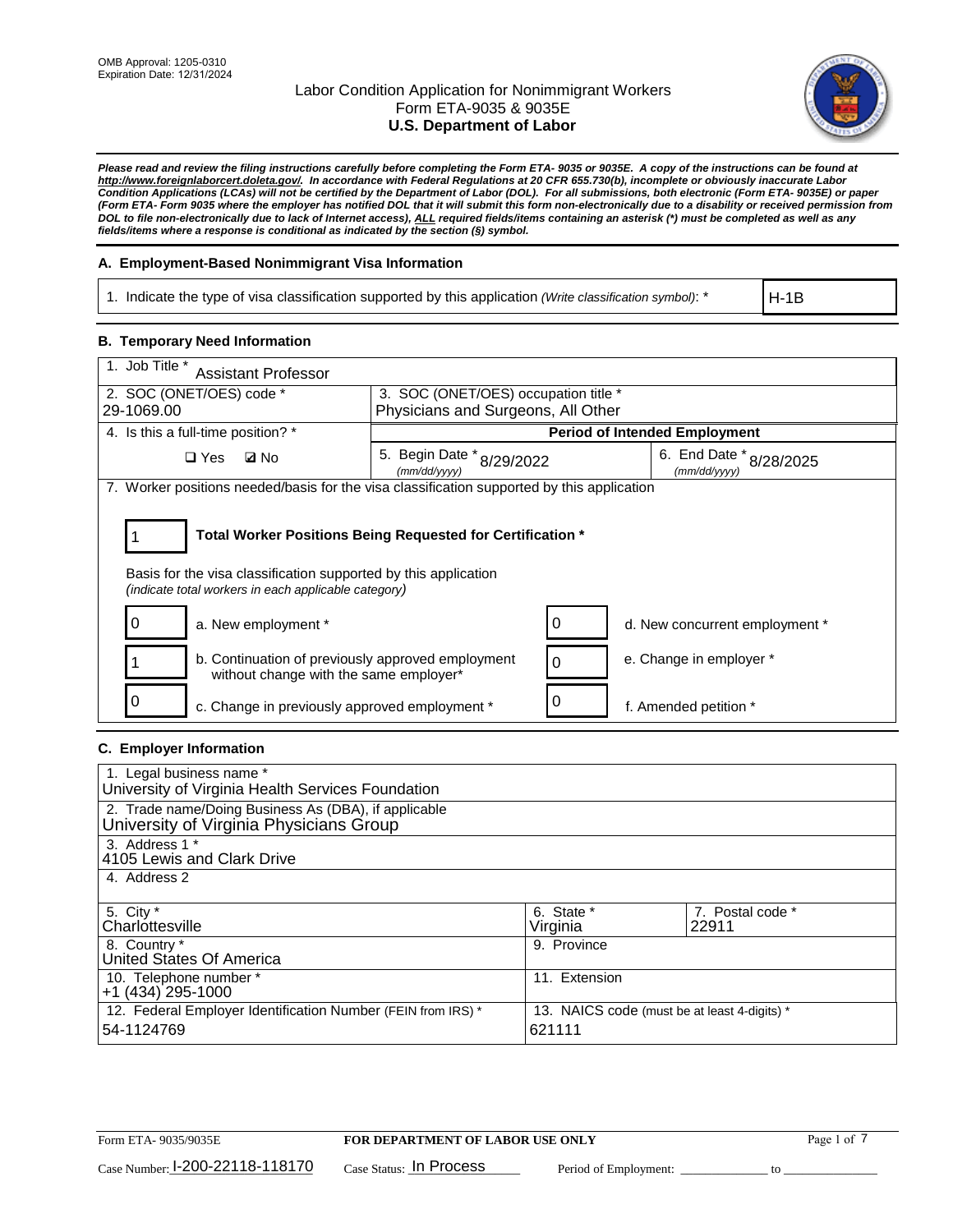

# **D. Employer Point of Contact Information**

**Important Note**: The information contained in this Section must be that of an employee of the employer who is authorized to act on behalf of the employer in labor certification matters. The information in this Section must be different from the agent or attorney information listed in Section E, unless the attorney is an employee of the employer.

| 1. Contact's last (family) name *                            | 2. First (given) name * |                        | 3. Middle name(s)         |
|--------------------------------------------------------------|-------------------------|------------------------|---------------------------|
| Casella                                                      | Judy                    |                        | J                         |
| 4. Contact's job title *<br>Manager, Delegated Credentialing |                         |                        |                           |
| 5. Address 1 *<br>4105 Lewis and Clark Drive                 |                         |                        |                           |
| 6. Address 2                                                 |                         |                        |                           |
| 7. City $*$<br>Charlottesville                               |                         | 8. State *<br>Virginia | 9. Postal code *<br>22911 |
| 10. Country *<br>United States Of America                    |                         | 11. Province           |                           |
| 12. Telephone number *                                       | Extension<br>13.        | 14. E-Mail address     |                           |
| +1 (434) 980-6140                                            |                         | tjw5x@virginia.edu     |                           |

# **E. Attorney or Agent Information (If applicable)**

**Important Note**: The employer authorizes the attorney or agent identified in this section to act on its behalf in connection with the filing of this application.

| 1. Is the employer represented by an attorney or agent in the filing of this application? *<br>If "Yes," complete the remainder of Section E below. |                         |              |                               |                   | $\square$ Yes                                        | <b>ØNo</b> |
|-----------------------------------------------------------------------------------------------------------------------------------------------------|-------------------------|--------------|-------------------------------|-------------------|------------------------------------------------------|------------|
| 2. Attorney or Agent's last (family) name §                                                                                                         | 3. First (given) name § |              |                               | 4. Middle name(s) |                                                      |            |
| 5. Address 1 §                                                                                                                                      |                         |              |                               |                   |                                                      |            |
| 6. Address 2                                                                                                                                        |                         |              |                               |                   |                                                      |            |
| 7. City §                                                                                                                                           |                         | 8. State §   |                               |                   | 9. Postal code §                                     |            |
| 10. Country §                                                                                                                                       |                         | 11. Province |                               |                   |                                                      |            |
| 12. Telephone number §                                                                                                                              | 13. Extension           |              | 14. E-Mail address            |                   |                                                      |            |
| 15. Law firm/Business name §                                                                                                                        |                         |              | 16. Law firm/Business FEIN §  |                   |                                                      |            |
| 17. State Bar number (only if attorney) §                                                                                                           |                         |              | standing (only if attorney) § |                   | 18. State of highest court where attorney is in good |            |
| 19. Name of the highest State court where attorney is in good standing (only if attorney) §                                                         |                         |              |                               |                   |                                                      |            |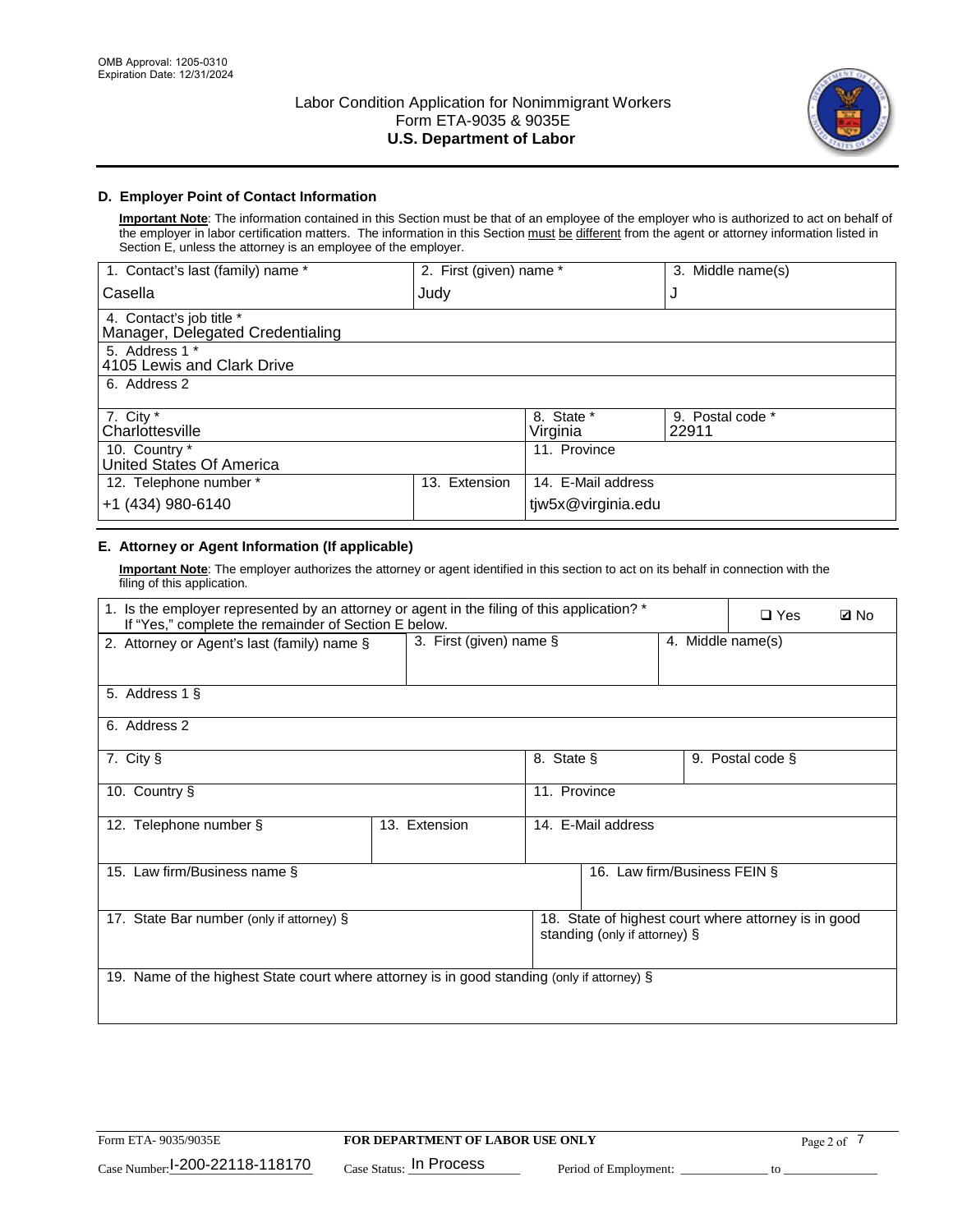

### **F. Employment and Wage Information**

**Important Note**: The employer must define the intended place(s) of employment with as much geographic specificity as possible. Each intended place(s) of employment listed below must be the worksite or physical location where the work will actually be performed and cannot be a P.O. Box. The employer must identify all intended places of employment, including those of short duration, on the LCA. 20 CFR 655.730(c)(5). If the employer is submitting this form non-electronically and the work is expected to be performed in more than one location, an attachment must be submitted in order to complete this section. An employer has the option to use either a single Form ETA-9035/9035E or multiple forms to disclose all intended places of employment. If the employer has more than ten (10) intended places of employment at the time of filing this application, the employer must file as many additional LCAs as are necessary to list all intended places of employment. See the form instructions for further information about identifying all intended places of employment.

### a.*Place of Employment Information* 1

|                            | 1. Enter the estimated number of workers that will perform work at this place of employment under<br>the LCA.*                 |  |                                          |                      |            |             |  |  |
|----------------------------|--------------------------------------------------------------------------------------------------------------------------------|--|------------------------------------------|----------------------|------------|-------------|--|--|
|                            | 2. Indicate whether the worker(s) subject to this LCA will be placed with a secondary entity at this<br>place of employment. * |  |                                          |                      | $\Box$ Yes | <b>Q</b> No |  |  |
|                            | 3. If "Yes" to question 2, provide the legal business name of the secondary entity. §                                          |  |                                          |                      |            |             |  |  |
|                            | 4. Address 1 *                                                                                                                 |  |                                          |                      |            |             |  |  |
|                            | 1215 Lee Street                                                                                                                |  |                                          |                      |            |             |  |  |
|                            | 5. Address 2                                                                                                                   |  |                                          |                      |            |             |  |  |
| 6. City $*$                |                                                                                                                                |  | 7. County *                              |                      |            |             |  |  |
|                            | Charlottesville                                                                                                                |  | Albemarle                                |                      |            |             |  |  |
| Virginia                   | 8. State/District/Territory *                                                                                                  |  | 9. Postal code *<br>22903                |                      |            |             |  |  |
|                            | 10. Wage Rate Paid to Nonimmigrant Workers *                                                                                   |  | 10a. Per: (Choose only one)*             |                      |            |             |  |  |
|                            | From $\frac{108}{5}$ . 65 To: \$                                                                                               |  | ☑ Hour □ Week □ Bi-Weekly □ Month □ Year |                      |            |             |  |  |
|                            |                                                                                                                                |  |                                          |                      |            |             |  |  |
|                            | 11. Prevailing Wage Rate *                                                                                                     |  | 11a. Per: (Choose only one)*             |                      |            |             |  |  |
|                            | $\text{\AA}$ 51 86                                                                                                             |  | ☑ Hour □ Week □ Bi-Weekly □ Month □ Year |                      |            |             |  |  |
|                            | Questions 12-14. Identify the source used for the prevailing wage (PW) (check and fully complete only one): *                  |  |                                          |                      |            |             |  |  |
| 12.<br>$\Box$              | a. PWD tracking number §<br>A Prevailing Wage Determination (PWD) issued by the Department of Labor                            |  |                                          |                      |            |             |  |  |
|                            |                                                                                                                                |  |                                          |                      |            |             |  |  |
| 13.                        | A PW obtained independently from the Occupational Employment Statistics (OES) Program                                          |  |                                          |                      |            |             |  |  |
| $\boldsymbol{\mathcal{V}}$ | a. Wage Level (check one): §                                                                                                   |  |                                          | b. Source Year §     |            |             |  |  |
|                            | ☑ Ⅲ<br>□⊪<br>$\Box$ IV<br>$\Box$ N/A<br>□⊥                                                                                     |  |                                          | 7/1/2021 - 6/30/2022 |            |             |  |  |
| 14.                        | A PW obtained using another legitimate source (other than OES) or an independent authoritative source                          |  |                                          |                      |            |             |  |  |
|                            | a. Source Type (check one): §                                                                                                  |  |                                          | b. Source Year §     |            |             |  |  |
|                            | $\Box$ CBA<br>$\Box$ DBA<br>$\square$ SCA<br>$\Box$ Other/ PW Survey                                                           |  |                                          |                      |            |             |  |  |
|                            | c. If responded "Other/ PW Survey" in question 14.a, enter the name of the survey producer or publisher §                      |  |                                          |                      |            |             |  |  |
|                            |                                                                                                                                |  |                                          |                      |            |             |  |  |
|                            | d. If responded "Other/ PW Survey" in question 14.a, enter the title or name of the PW survey §                                |  |                                          |                      |            |             |  |  |
|                            |                                                                                                                                |  |                                          |                      |            |             |  |  |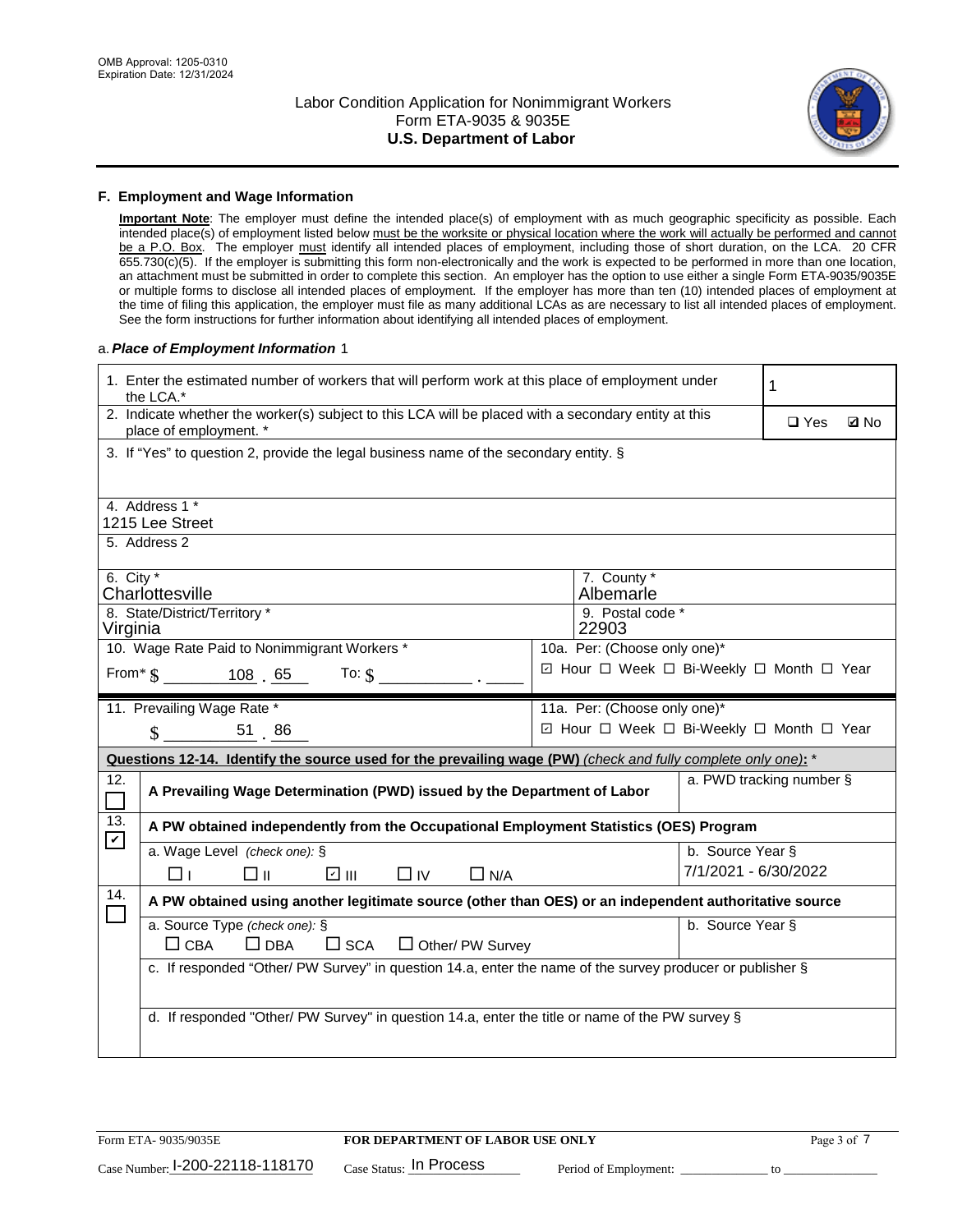

# **G. Employer Labor Condition Statements**

! *Important Note:* In order for your application to be processed, you MUST read Section G of the Form ETA-9035CP - General Instructions for the 9035 & 9035E under the heading "Employer Labor Condition Statements" and agree to all four (4) labor condition statements summarized below:

- (1) **Wages:** The employer shall pay nonimmigrant workers at least the prevailing wage or the employer's actual wage, whichever is higher, and pay for non-productive time. The employer shall offer nonimmigrant workers benefits and eligibility for benefits provided as compensation for services on the same basis as the employer offers to U.S. workers. The employer shall not make deductions to recoup a business expense(s) of the employer including attorney fees and other costs connected to the performance of H-1B, H-1B1, or E-3 program functions which are required to be performed by the employer. This includes expenses related to the preparation and filing of this LCA and related visa petition information. 20 CFR 655.731;
- (2) **Working Conditions:** The employer shall provide working conditions for nonimmigrants which will not adversely affect the working conditions of workers similarly employed. The employer's obligation regarding working conditions shall extend for the duration of the validity period of the certified LCA or the period during which the worker(s) working pursuant to this LCA is employed by the employer, whichever is longer. 20 CFR 655.732;
- (3) **Strike, Lockout, or Work Stoppage:** At the time of filing this LCA, the employer is not involved in a strike, lockout, or work stoppage in the course of a labor dispute in the occupational classification in the area(s) of intended employment. The employer will notify the Department of Labor within 3 days of the occurrence of a strike or lockout in the occupation, and in that event the LCA will not be used to support a petition filing with the U.S. Citizenship and Immigration Services (USCIS) until the DOL Employment and Training Administration (ETA) determines that the strike or lockout has ended. 20 CFR 655.733; and
- (4) **Notice:** Notice of the LCA filing was provided no more than 30 days before the filing of this LCA or will be provided on the day this LCA is filed to the bargaining representative in the occupation and area of intended employment, or if there is no bargaining representative, to workers in the occupation at the place(s) of employment either by electronic or physical posting. This notice was or will be posted for a total period of 10 days, except that if employees are provided individual direct notice by e-mail, notification need only be given once. A copy of the notice documentation will be maintained in the employer's public access file. A copy of this LCA will be provided to each nonimmigrant worker employed pursuant to the LCA. The employer shall, no later than the date the worker(s) report to work at the place(s) of employment, provide a signed copy of the certified LCA to the worker(s) working pursuant to this LCA. 20 CFR 655.734.

1. **I have read and agree to** Labor Condition Statements 1, 2, 3, and 4 above and as fully explained in Section G of the Form ETA-9035CP – General Instructions for the 9035 & 9035E and the Department's regulations at 20 CFR 655 Subpart H. \*

**Ø**Yes ロNo

## **H. Additional Employer Labor Condition Statements –H-1B Employers ONLY**

!**Important Note***:* In order for your H-1B application to be processed, you MUST read Section H – Subsection 1 of the Form ETA 9035CP – General Instructions for the 9035 & 9035E under the heading "Additional Employer Labor Condition Statements" and answer the questions below.

#### *a. Subsection 1*

| 1. At the time of filing this LCA, is the employer H-1B dependent? §                                                                                                                                                                                                    |  |  | ⊡ No      |            |
|-------------------------------------------------------------------------------------------------------------------------------------------------------------------------------------------------------------------------------------------------------------------------|--|--|-----------|------------|
| 2. At the time of filing this LCA, is the employer a willful violator? $\S$                                                                                                                                                                                             |  |  | ⊡ No      |            |
| 3. If "Yes" is marked in questions H.1 and/or H.2, you must answer "Yes" or "No" regarding<br>whether the employer will use this application ONLY to support H-1B petitions or extensions of<br>status for exempt H-1B nonimmigrant workers? §                          |  |  | $\Box$ No |            |
| 4. If "Yes" is marked in question H.3, identify the statutory basis for the<br>$\Box$ \$60,000 or higher annual wage<br>exemption of the H-1B nonimmigrant workers associated with this<br>$\Box$ Master's Degree or higher in related specialty<br>$\Box$ Both<br>LCA. |  |  |           |            |
| H-1B Dependent or Willful Violator Employers -Master's Degree or Higher Exemptions ONLY                                                                                                                                                                                 |  |  |           |            |
| 5. Indicate whether a completed Appendix A is attached to this LCA covering any H-1B<br>nonimmigrant worker for whom the statutory exemption will be based <b>ONLY</b> on attainment of a<br>Master's Degree or higher in related specialty. §                          |  |  | ⊡ No      | $\Box$ N/A |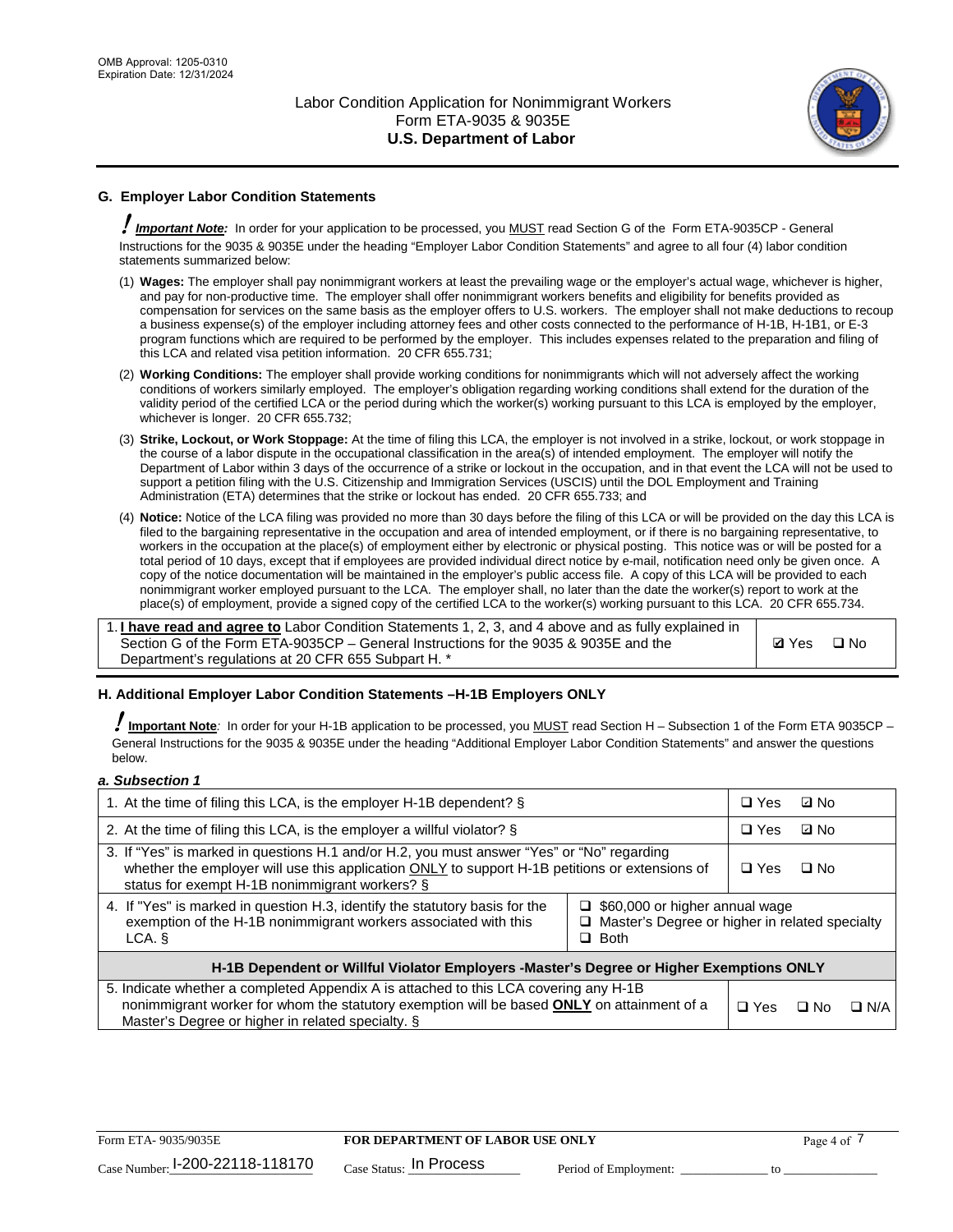

**If you marked "Yes" to questions H.a.1 (H-1B dependent) and/or H.a.2 (H-1B willful violator) and "No" to question H.a.3 (exempt H-1B nonimmigrant workers), you MUST read Section H – Subsection 2 of the Form ETA 9035CP – General Instructions for the 9035 & 9035E under the heading "Additional Employer Labor Condition Statements" and indicate your agreement to all three (3) additional statements summarized below.**

#### *b. Subsection 2*

- A. **Displacement:** An H-1B dependent or willful violator employer is prohibited from displacing a U.S. worker in its own workforce within the period beginning 90 days before and ending 90 days after the date of filing of the visa petition. 20 CFR 655.738(c);
- B. **Secondary Displacement:** An H-1B dependent or willful violator employer is prohibited from placing an H-1B nonimmigrant worker(s) with another/secondary employer where there are indicia of an employment relationship between the nonimmigrant worker(s) and that other/secondary employer (thus possibly affecting the jobs of U.S. workers employed by that other employer), unless and until the employer subject to this LCA makes the inquiries and/or receives the information set forth in 20 CFR 655.738(d)(5) concerning that other/secondary employer's displacement of similarly employed U.S. workers in its workforce within the period beginning 90 days before and ending 90 days after the date of such placement. 20 CFR 655.738(d). Even if the required inquiry of the secondary employer is made, the H-1B dependent or willful violator employer will be subject to a finding of a violation of the secondary displacement prohibition if the secondary employer, in fact, displaces any U.S. worker(s) during the applicable time period; and
- C. **Recruitment and Hiring:** Prior to filing this LCA or any petition or request for extension of status for nonimmigrant worker(s) supported by this LCA, the H-1B dependent or willful violator employer must take good faith steps to recruit U.S. workers for the job(s) using procedures that meet industry-wide standards and offer compensation that is at least as great as the required wage to be paid to the nonimmigrant worker(s) pursuant to 20 CFR 655.731(a). The employer must offer the job(s) to any U.S. worker who applies and is equally or better qualified for the job than the nonimmigrant worker. 20 CFR 655.739.

| 6. I have read and agree to Additional Employer Labor Condition Statements A, B, and C above and |       |           |
|--------------------------------------------------------------------------------------------------|-------|-----------|
| as fully explained in Section H – Subsections 1 and 2 of the Form ETA 9035CP – General           | □ Yes | $\Box$ No |
| Instructions for the 9035 & 9035 E and the Department's regulations at 20 CFR 655 Subpart H. §   |       |           |

## **I. Public Disclosure Information**

! **Important Note***:* You must select one or both of the options listed in this Section.

**sqrt** Employer's principal place of business □ Place of employment

## **J. Notice of Obligations**

A. Upon receipt of the certified LCA, the employer must take the following actions:

- o Print and sign a hard copy of the LCA if filing electronically (20 CFR 655.730(c)(3));<br>
Maintain the original signed and certified LCA in the employer's files (20 CFR 655.7
- Maintain the original signed and certified LCA in the employer's files (20 CFR 655.705(c)(2); 20 CFR 655.730(c)(3); and 20 CFR 655.760); and
- o Make a copy of the LCA, as well as necessary supporting documentation required by the Department of Labor regulations, available for public examination in a public access file at the employer's principal place of business in the U.S. or at the place of employment within one working day after the date on which the LCA is filed with the Department of Labor (20 CFR 655.705(c)(2) and 20 CFR 655.760).
- B. The employer must develop sufficient documentation to meet its burden of proof with respect to the validity of the statements made in its LCA and the accuracy of information provided, in the event that such statement or information is challenged (20 CFR 655.705(c)(5) and 20 CFR 655.700(d)(4)(iv)).
- C. The employer must make this LCA, supporting documentation, and other records available to officials of the Department of Labor upon request during any investigation under the Immigration and Nationality Act (20 CFR 655.760 and 20 CFR Subpart I).

*I declare under penalty of perjury that I have read and reviewed this application and that to the best of my knowledge, the*  information contained therein is true and accurate. I understand that to knowingly furnish materially false information in the *preparation of this form and any supplement thereto or to aid, abet, or counsel another to do so is a federal offense punishable by fines, imprisonment, or both (18 U.S.C. 2, 1001,1546,1621).*

| 1. Last (family) name of hiring or designated official * | 2. First (given) name of hiring or designated official $*$ 3. Middle initial § |  |
|----------------------------------------------------------|--------------------------------------------------------------------------------|--|
| Casella                                                  | Judv                                                                           |  |
| 4. Hiring or designated official title *                 |                                                                                |  |
| Manager, Delegated Credentialing                         |                                                                                |  |
| 5. Signature *                                           | 6. Date signed *                                                               |  |
|                                                          |                                                                                |  |

| Form ETA-9035/9035E                         | <b>FOR DEPARTMENT OF LABOR USE ONLY</b> |                       |  |
|---------------------------------------------|-----------------------------------------|-----------------------|--|
| $_{\text{Case Number:}}$ I-200-22118-118170 | $_{\rm Case~S status:}$ In Process      | Period of Employment: |  |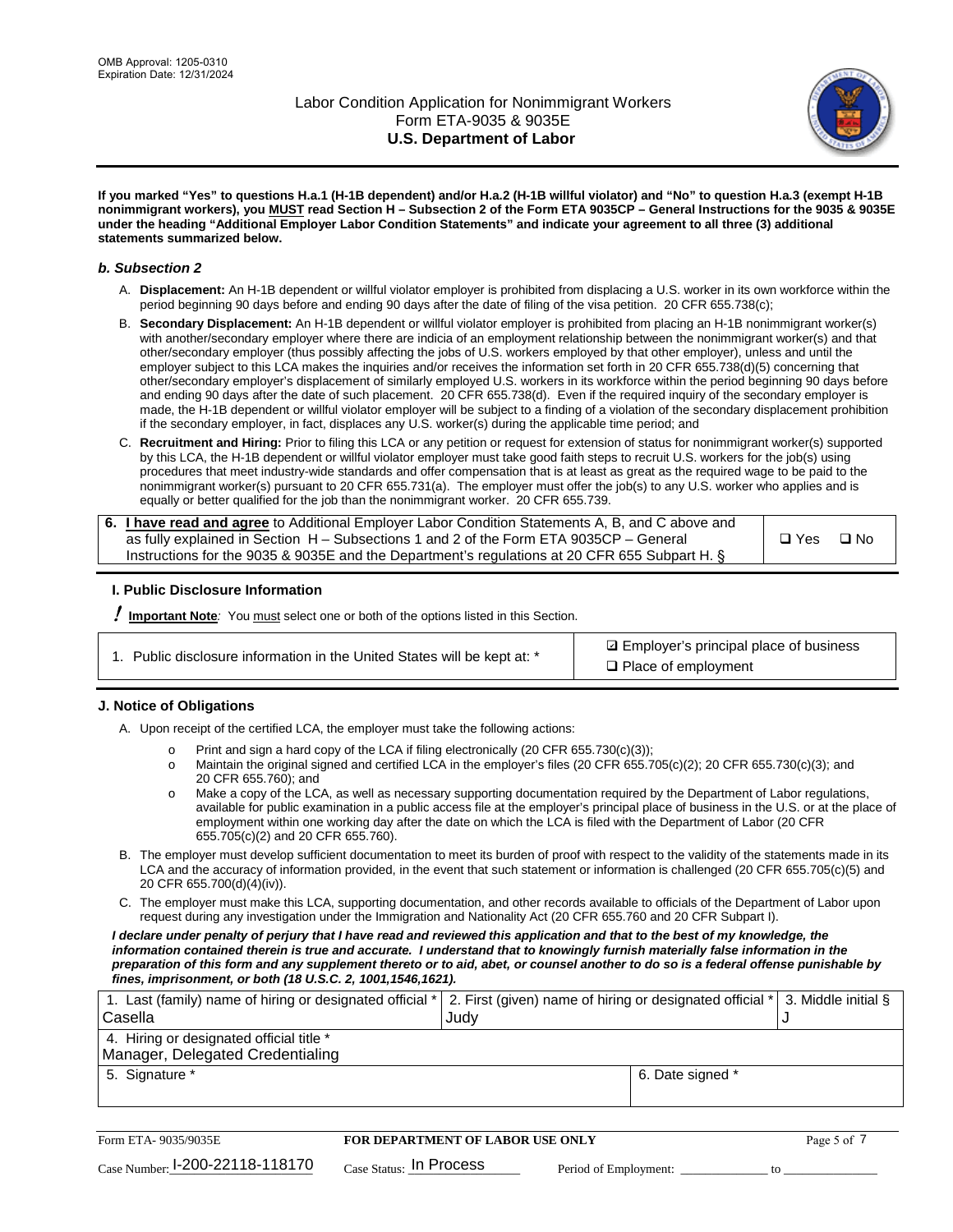

# **K. LCA Preparer**

**Important Note**: Complete this section if the preparer of this LCA is a person other than the one identified in either Section D (employer point of contact) or E (attorney or agent) of this application.

| 1. Last (family) name $\S$                                                                   | 2. First (given) name §                                                                                                                                                                                                        | 3. Middle initial                |
|----------------------------------------------------------------------------------------------|--------------------------------------------------------------------------------------------------------------------------------------------------------------------------------------------------------------------------------|----------------------------------|
| White                                                                                        | Timothy                                                                                                                                                                                                                        | J                                |
| 4. Firm/Business name §                                                                      |                                                                                                                                                                                                                                |                                  |
| University of Virginia                                                                       |                                                                                                                                                                                                                                |                                  |
| 5. E-Mail address §<br>tjw5x@virginia.edu                                                    |                                                                                                                                                                                                                                |                                  |
| L. U.S. Government Agency Use (ONLY)                                                         |                                                                                                                                                                                                                                |                                  |
| By virtue of the signature below, the Department of Labor hereby acknowledges the following: |                                                                                                                                                                                                                                |                                  |
| This certification is valid from This certification                                          | to the contract of the contract of the contract of the contract of the contract of the contract of the contract of the contract of the contract of the contract of the contract of the contract of the contract of the contrac |                                  |
| Department of Labor, Office of Foreign Labor Certification                                   |                                                                                                                                                                                                                                | Certification Date (date signed) |

\_\_\_\_\_\_\_\_\_\_\_\_\_\_\_\_\_\_\_\_\_\_\_\_\_\_\_\_\_\_\_\_\_\_\_\_\_\_\_\_\_\_\_\_\_\_ \_\_\_\_\_\_\_\_\_\_\_\_\_\_\_\_\_\_\_\_\_\_\_\_\_\_\_\_\_\_ I-200-22118-118170 In Process

Case number **Case Status** Case Status **Case Status** 

*The Department of Labor is not the guarantor of the accuracy, truthfulness, or adequacy of a certified LCA.*

## **M. Signature Notification and Complaints**

The signatures and dates signed on this form will not be filled out when electronically submitting to the Department of Labor for processing, but **MUST** be complete when submitting non-electronically. If the application is submitted electronically, any resulting certification **MUST** be signed *immediately upon receipt* from DOL before it can be submitted to USCIS for final processing.

Complaints alleging misrepresentation of material facts in the LCA and/or failure to comply with the terms of the LCA may be filed using the WH-4 Form with any office of the Wage and Hour Division, U.S. Department of Labor. A listing of the Wage and Hour Division offices can be obtained at www.dol.gov/whd. Complaints alleging failure to offer employment to an equally or better qualified U.S. worker, or an employer's misrepresentation regarding such offer(s) of employment, may be filed with the U.S. Department of Justice, Civil Rights Division, Immigrant and Employee Rights Section, 950 Pennsylvania Avenue, NW, # IER, NYA 9000, Washington, DC, 20530, and additional information can be obtained at www.justice.gov. Please note that complaints should be filed with the Civil Rights Division, Immigrant and Employee Rights Section at the Department of Justice only if the violation is by an employer who is H-1B dependent or a willful violator as defined in 20 CFR 655.710(b) and 655.734(a)(1)(ii).

## **N. OMB Paperwork Reduction Act** *(1205-0310)*

These reporting instructions have been approved under the Paperwork Reduction Act of 1995. Persons are not required to respond to this collection of information unless it displays a currently valid OMB control number. Your response is required to receive the benefit of consideration of your application. (Immigration and Nationality Act, Section 212(n) and (t) and 214(c)). Public reporting burden for this collection of information, which is to assist with program management and to meet Congressional and statutory requirements, is estimated to average 75 minutes per response, including the time to review instructions, search existing data sources, gather and maintain the data needed, and complete and review the collection of information.

Send comments regarding this burden estimate or any other aspect of this collection of information, including suggestions for reducing this burden, to the U.S. Department of Labor, Employment and Training Administration, Office of Foreign Labor Certification, 200 Constitution Ave., NW, Box PPII 12-200, Washington, DC, 20210. (Paperwork Reduction Project OMB 1205-0310.) **Do NOT send the completed application to this address.**

| Form ETA-9035/9035E                         | <b>FOR DEPARTMENT OF LABOR USE ONLY</b> |                       | Page 6 of |
|---------------------------------------------|-----------------------------------------|-----------------------|-----------|
| $_{\text{Case Number:}}$ 1-200-22118-118170 | $_{\text{Case Status:}}$ In Process     | Period of Employment: |           |